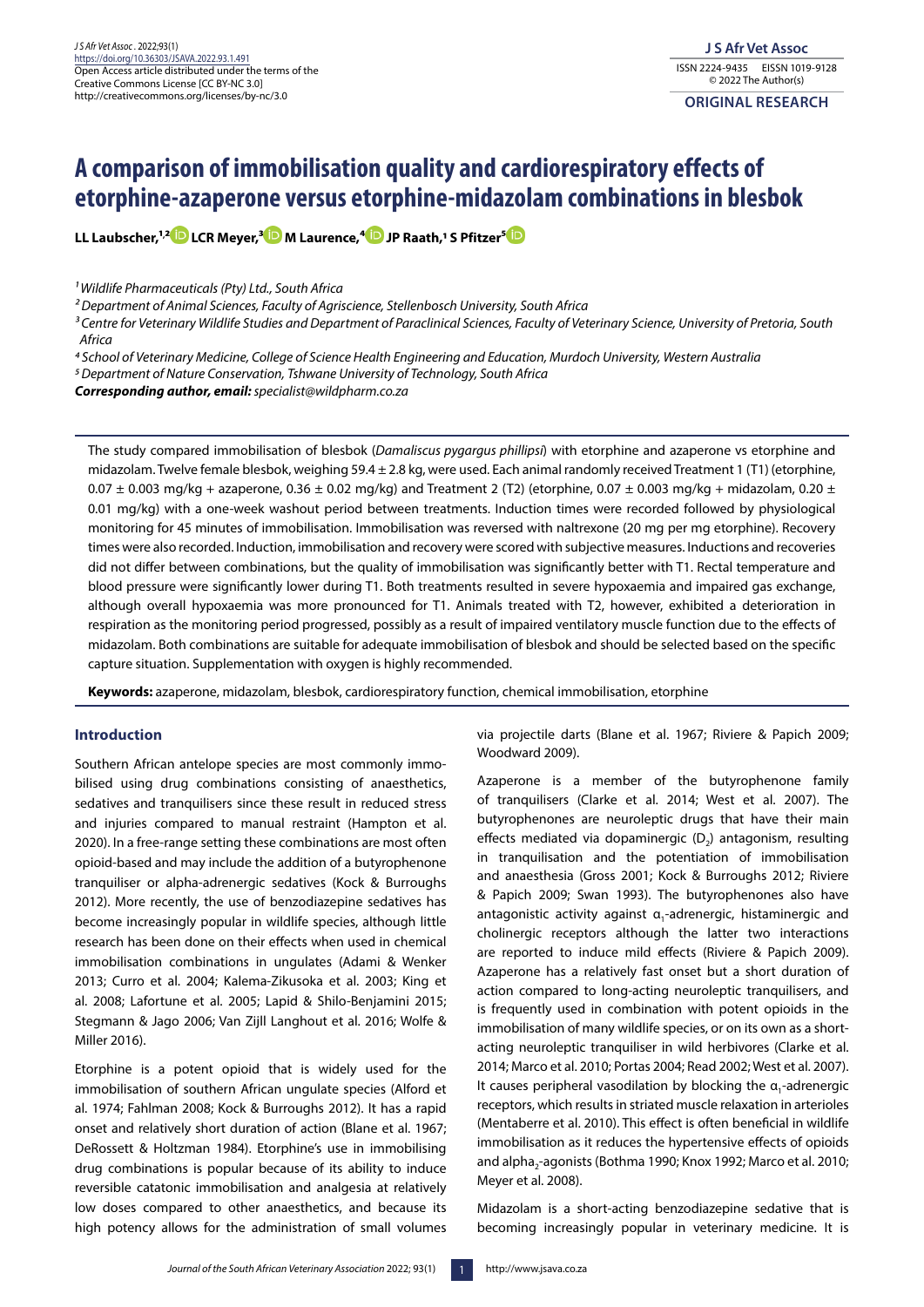currently only registered for human use, both in South Africa and worldwide. Its popularity is largely due to its anxiolytic, psycho-sedative, hypnotic, anticonvulsant, muscle relaxant and anterograde amnestic effects (Henry et al. 1998; Papich 2016). Its solubility and unique pH-dependent molecular structure account for many of midazolam's desirable characteristics (Nordt & Clark 1997). In parenteral preparations, midazolam has a pH of 3.5 and is a water-soluble, relatively non-irritating solution that is rapidly absorbed from the injection site (Clarke et al. 2014; Henry et al. 1998; Reves et al. 1985; Schwartz et al. 2013). At physiological pH, midazolam is highly lipophilic, which facilitates its movement across the blood–brain barrier into the central nervous system (CNS), which accounts for its rapid onset of action (Henry et al. 1998; Reves et al. 1985). The effects of midazolam on the CNS are dependent on the dose administered, the route of administration, and the presence or absence of other medications (Fresenius Kabi 2017). Within the CNS, it exerts its activity at the benzodiazepine receptor (Nordt & Clark 1997). The benzodiazepine receptor is part of a supramolecular complex containing the amino acid neurotransmitter gammaaminobutyric acid  $(GABA)_A$  receptor and the chloride channel. In this complex, the benzodiazepines act allosterically, i.e. they modify the GABA-binding sites and increase the action of GABA on nerve cells (Amrein et al. 1988; Nordt & Clark 1997; Papich 2016). The sedative effects of midazolam may be attributed to the potentiation of GABA pathways that act to regulate release of monoamine neurotransmitters in the CNS. Benzodiazepines like midazolam may also act as muscle relaxants by inhibiting certain spinal pathways or directly depressing motor nerve and muscle function (Papich 2016).

In wildlife immobilisation, the use of midazolam, in combination with ketamine or potent opioids, has gradually become more popular. This is particularly true in avian species (Ajadi et al. 2009; Araghi et al. 2016; Horowitz et al. 2014; Schaffer et al. 2017), predators (Colburn et al. 2017; Eggers 2016; Shilo et al. 2010; Wenger et al. 2010), primates (Adami & Wenker 2013; Bertrand, et al. 2016; Ishibashi 2016; Ochi et al. 2014; Wenger et al. 2013) and rhino (Van Zijll Langhout et al. 2016). However, literature is still lacking on information on the effects of midazolam, when used in combination with potent opioids, for the immobilisation of African ungulate species.

The study aimed to compare the effects of a combination of etorphine and midazolam to that of the more commonly used combination of etorphine and azaperone, for the immobilisation of blesbok.

#### **Research methods and design**

## *Animals and housing*

The study was undertaken at the Wildlife Pharmaceuticals Research Facility, South Africa (25°31'25.2" S, 31°06'50.8" E), in March 2019. Twelve female blesbok (59.3  $\pm$  2.8 kg) were captured from another game farm and transported to the facility two weeks before the start of the study. The blesbok were housed in groups of four in three adjacent enclosures (bomas), measuring 6 x 8 m in size. Throughout the study, feed and water was given *ad libitum*, except for 12 hours before each trial when they were withheld.

## *Study design*

The study consisted of a blinded randomised crossover design. Each animal received each treatment once with a washout period of one week between treatments. The first treatments were allocated in a randomised manner by means of coin toss and only the lead veterinarian darting the blesbok was aware of treatment allocations. The treatments were as follows: Treatment 1 (T1): 4 mg etorphine hydrochloride [Captivon 98, 9.8 mg/ml, Wildlife Pharmaceuticals (Pty) Ltd., South Africa] + 21 mg azaperone [100 mg/ml, Wildlife Pharmaceuticals (Pty) Ltd., South Africa]; Treatment 2 (T2): 4 mg etorphine + 12 mg midazolam [50 mg/ml, Wildlife Pharmaceuticals (Pty) Ltd., South Africa]. Doses were selected based on published reports on the use of these medicines in wildlife as well as personal experience (Du Plessis 2018; Kock & Burroughs 2012). Blesbok were weighed and ear-tagged during the first immobilisation.

#### *Immobilisation and monitoring*

The blesbok were darted with a 1 ml, ¾'' barbed-needle, darting system (Type 'P' slow-inject dart, Pneu-Dart Inc., PA, USA) projected from a gas-powered dart gun (X-Caliber, Pneu-Dart Inc., PA, USA) at a distance ranging from 5 to 10 m. Time from darting until blesbok showed the first clinical sign of the drug's effect on the CNS (time to first sign) and time from darting to when the animal was recumbent (time to recumbency) were recorded. A subjective induction (period from darting to recumbency) score was also allocated to each animal indicating the quality of induction based on the scoring system given in Table I.

Once an animal became recumbent, it was transported from the enclosure to a nearby shaded area where it could safely be monitored away from the remaining herd. The animal was then held in sternal recumbency with its head held in a lifted position and its nose pointing downwards, blind-folded, and earplugs inserted into the external ear canal to minimise external stimuli. All the monitoring equipment was attached within 5 minutes after the animal became recumbent so that physiological monitoring started at 5 minutes post-recumbency and lasted until 40 minutes post-recumbency. Physiological measurements (heart rate [HR], respiratory rate  $[f_{\circ}]$ , end tidal carbon dioxide [ETCO<sub>2</sub>], blood pressure [BP], peripheral haemoglobin oxygen saturation  $[SpO<sub>2</sub>]$ , rectal temperature  $[RT]$ ) and subjective scoring of the quality of immobilisation (Table I) were recorded every 5 minutes of monitoring. An immobilisation score between 3 and 4 was considered good since animals were immobilised enough for safe monitoring and handling.

A veterinary monitor (Cardell 9500 HD Veterinary Monitor, Midmark Corporation, OH, USA) was used to assess ETCO<sub>2</sub> (mainstream method, Capnostat, Respironics, Inc., GA, USA) and  $f<sub>p</sub>$  from a nasal endotracheal tube (ET) inserted into one nostril, and its cuff inflated to secure it in situ. HR and invasive BP were recorded by means of a portable monitor (IntraTorr, IntraVitals, United Kingdom) connected to an arterial catheter that was placed into either the auricular artery or the median artery of the metacarpus. The catheter was connected to a yellow catheter instopper so that blood samples could be collected easily from the same catheter without removing the IntraTorr. SpO<sub>2</sub> was assessed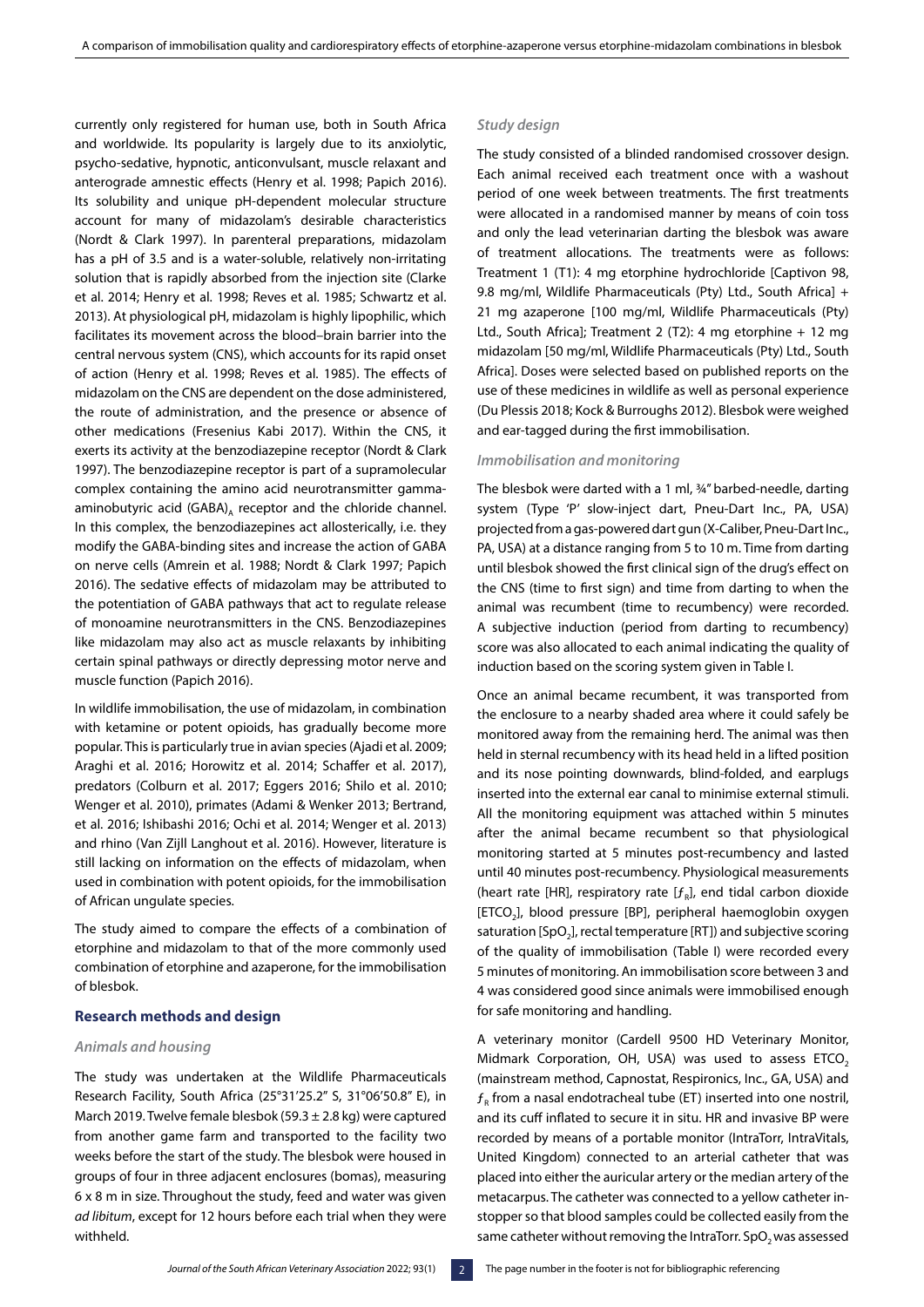| c. u. 2012     |                                                                                                                                                                                                                                                                                     |                                                                                                                                                                                                                                                                               |                                                                                                                                                                                                                                                                                                                                                 |                                                                                                                                                                                                                                                                                                              |                                                                                                                                                                                        |
|----------------|-------------------------------------------------------------------------------------------------------------------------------------------------------------------------------------------------------------------------------------------------------------------------------------|-------------------------------------------------------------------------------------------------------------------------------------------------------------------------------------------------------------------------------------------------------------------------------|-------------------------------------------------------------------------------------------------------------------------------------------------------------------------------------------------------------------------------------------------------------------------------------------------------------------------------------------------|--------------------------------------------------------------------------------------------------------------------------------------------------------------------------------------------------------------------------------------------------------------------------------------------------------------|----------------------------------------------------------------------------------------------------------------------------------------------------------------------------------------|
| Score          | 1                                                                                                                                                                                                                                                                                   | 2                                                                                                                                                                                                                                                                             | 3                                                                                                                                                                                                                                                                                                                                               | 4                                                                                                                                                                                                                                                                                                            | 5                                                                                                                                                                                      |
| Induction      | Slight ataxia followed by<br>animal taking one or two<br>attempts to sit and/or lie<br>in sternal recumbency<br>without signs of<br>excitement or falling<br>over during the process.<br>A smooth transition<br>into lateral recumbency<br>may follow shortly after<br>(excellent). | Moderate ataxia followed<br>by animal taking one<br>or two attempts to sit<br>and/or lie in sternal<br>recumbency. The animal<br>may stumble during the<br>process (good).                                                                                                    | Severe ataxia followed<br>by animal making<br>numerous attempts to<br>sit or lie down. Animal<br>stumbles and falls on<br>numerous occasions<br>before becoming<br>recumbent. Reaction to<br>external stimuli (fair).                                                                                                                           | Severe ataxia but the<br>animal does not become<br>recumbent and/or the<br>animal stumbles and falls<br>repeatedly. Animal not<br>approachable, requires<br>a second dose of drugs<br>(poor).                                                                                                                |                                                                                                                                                                                        |
| Immobilisation | Re-dosing is required<br>to achieve recumbency.<br>Risk of injury to the<br>handler (limited effect).                                                                                                                                                                               | Spontaneous motor<br>activity, struggling<br>during manipulation,<br>presence of anal and<br>palpebral reflexes,<br>responsive to painful<br>stimuli, might vocalise,<br>presence of nystagmus,<br>chewing, ear movements<br>and strong panniculus<br>reflex (deep sedation). | Muscle rigidity,<br>slow palpebral<br>reflex, voluntary tail<br>movements, central eye<br>position. Might vocalise,<br>some chewing, ear<br>movements might be<br>absent, weak nystagmus,<br>attenuated panniculus<br>and anal reflex. Animal<br>can be handled safely<br>(light immobilisation<br>plane).                                      | Smooth, complete<br>relaxation, extractable<br>tongue, loss of<br>palpebral reflex and jaw<br>tone, no involuntary<br>tail movements,<br>ventromedial eye<br>position, no nystagmus,<br>no panniculus and<br>anal reflex, no reaction<br>to blood sampling,<br>safe handling (deep<br>immobilisation plane). | Too deep,<br>absent reflexes,<br>cardiorespiratory<br>depression that<br>compromises the<br>welfare of the animal<br>and requires reversal<br>of immobilisation<br>(excessively deep). |
| Recovery       | Stands in one or<br>two attempts and is<br>sufficiently recovered<br>to walk with only slight<br>ataxia (excellent).                                                                                                                                                                | Some imbalance in<br>sternal recumbency and<br>requires more than two<br>attempts to stand. Walks<br>with moderate ataxia<br>and lack of coordination<br>$(good)$ .                                                                                                           | Animal remains in<br>lateral recumbency for<br>some time following<br>the administration of<br>drug antagonist, is not<br>responsive to stimuli<br>and makes no attempt<br>to transition to sternal<br>recumbency. Or animal<br>has a stormy recovery<br>with marked ataxia and<br>the potential for injury.<br>May require sedation<br>(poor). | Animal does not recover<br>and eventually dies, or its<br>conditions are such that<br>it needs to be euthanised<br>(unacceptable).                                                                                                                                                                           |                                                                                                                                                                                        |

**Table I:** Description of the scoring system used to categorise the quality of induction, immobilisation, and recovery (Gaudio et al. 2019 and Pfitzer et al. 2019)

by means of a pulse oximeter (Nonin PalmSat 2500, Netherlands) with the reflectance probe fixed with tape to the skin under the tail. RT was measured by means of a digital thermometer (Hanna Checktemp 1, Hanna Instruments [Pty] Ltd., NE, USA). Determination of heart rate by auscultation with a stethoscope and respiratory rate by visual assessment of movement of the thorax and/or nares confirmed accuracy of veterinary monitor. Five arterial blood samples were collected anaerobically at 5, 10, 15, 20 and 30 minutes after recumbency from the auricular artery by means of a heparinised syringe. Blood gas analysis was performed using a portable analyser (EPOC Reader Blood Analysis and pre-calibrated EPOC BGEM smart cards, Epocal, Kyron Laboratories, Johannesburg, RSA). The reader was also used to measure barometric pressure at the time of sampling as well as environmental temperature. Variables measured were: arterial blood pH (pH), partial pressure of arterial oxygen (PaO<sub>2</sub>), partial pressure of carbon dioxide (PaCO<sub>2</sub>). All variables were measured at 37 °C. The alveolar-arterial oxygen partial pressure gradient (A-a gradient) was calculated for an open system (constant pressure) from the formula:  $(A-a)O<sub>2</sub> = FiO<sub>2</sub>$  (Pb –

 $PH_2O$ ) – PaCO<sub>2</sub>– PaO<sub>2</sub>, where FiO<sub>2</sub> is the fractional inspired oxygen (0.209), Pb the measured barometric pressure (mmHg) and  $PH<sub>2</sub>O$ the water vapour pressure of saturated air in the alveoli.  $PH<sub>2</sub>O$ (mmHg) was calculated as 4.58 e{(17.27Tb) / (237.3 + Tb)}, where Tb is the body temperature (Buss et al. 2015).

At the end of the 40-minute monitoring period, the dart wound was treated, and the animal transported back to the enclosure. The animal was again placed in sternal recumbency and naltrexone (20 mg per mg etorphine) (Trexonil, 50 mg/ml, Wildlife Pharmaceuticals [Pty] Ltd., South Africa) was administered into the jugular vein to antagonise etorphine's effects. The time from naltrexone injection to the first sign of responsiveness (first sign of recovery), the time until the animal lifted its head (time to head up), the time until the animal stood up (time to standing), and the time until the animal was walking (time to walking) were recorded. Recovery period from naltrexone injection to standing was subjectively scored (Table I). All subjective scoring was done by the same trained observer (LLL) who was blinded to the treatment allocation.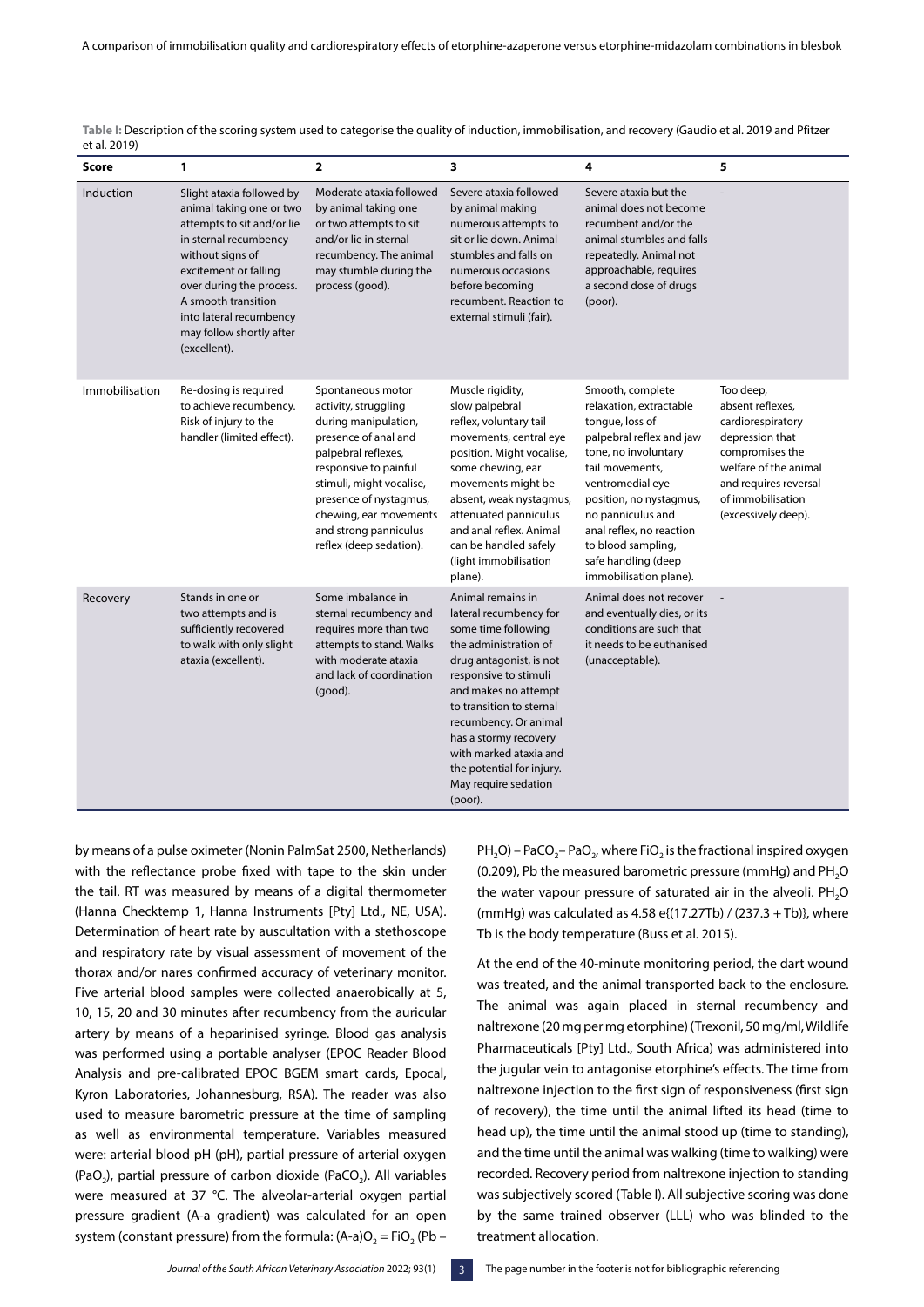## *Statistical analysis*

For all data, mean  $\pm$  standard deviation (SD) (parametric data: physiological variables, arterial blood gas analysis values, A-a gradients, induction times, and recovery times), or median (range) (nonparametric data: induction, immobilisation and recovery scores) were calculated. Physiological data, arterial blood variables, and A-a gradients were analysed using two-way ANOVA with fixed effects of time (physiological variables: 5, 10, 15, 20, 25, 30, 35 and 40 minutes; arterial blood variables and A-a gradients: 5, 10, 15, 20, 30 minutes) and treatment (T1 vs T2) with animals as repeated effect. Post-hoc pairwise comparisons were performed using a Bonferroni correction. Inter-treatment differences between induction and recovery times were analysed with a one-way ANOVA. Mann–Whitney and Kruskal–Wallis tests were used to analyse nonparametric data. Normality was verified by scatter and normality plots of standardised residuals. For all statistical analysis, Statistica 13.5.0 software was used. Any *p*-values of ≤ 0.05 were considered statistically significant.

## **Results**

Initially, a total etorphine dose of 3 mg per blesbok was selected but after darting the first blesbok, it became apparent that this dose was too low to adequately immobilise the blesbok for safe monitoring. The data from this blesbok was subsequently excluded from the data analysis and the etorphine dose increased to 4 mg per blesbok, which provided adequate immobilisation. For the purpose of this paper, the term immobilisation will refer to a restriction of muscular activity so that an animal can be handled without resist. This is unlike the term anaesthesia which, for the purpose of this study, will refer to a state of unconsciousness that is characterised by controlled and reversible depression of the CNS and a complete loss of sensation. None of the animals in this study was observed as being completely anaesthetised, and therefore, the results are discussed in the context of immobilisation. Actual treatment doses were calculated as: T1:  $0.07 \pm 0.003$  mg/kg etorphine +  $0.36 \pm 0.02$  mg/kg azaperone; T2:  $0.07 \pm 0.003$  mg/kg etorphine  $+ 0.20 \pm 0.01$  mg/kg midazolam.

Mean barometric pressure was 694.4 ± 2.3 mmHg (Range: 691.1– 698.0 mmHg) and mean environmental temperature was 28.5  $\pm$ 4.1 ºC (Range: 21.2–35.0 ºC) during the study. The quality of the inductions and recoveries did not differ between treatments and all the blesbok were allocated induction and recovery scores of 1. Complete immobilisation was achieved in all the blesbok, and the induction and recovery times are given in Table II. No

**Table II:** The induction and recovery times of blesbok when darted with T1 (etorphine + azaperone) and T2 (etorphine + midazolam)

| Parameter                    | Τ1              | Т2              |
|------------------------------|-----------------|-----------------|
| Time to first sign (min)     | $1.38 \pm 0.48$ | $1.49 \pm 0.87$ |
| Time to recumbency (min)     | $3.15 \pm 0.70$ | $3.53 \pm 2.24$ |
| First sign of recovery (min) | $0.28 \pm 0.09$ | $0.25 \pm 0.07$ |
| Time to head up (min)        | $0.40 \pm 0.15$ | $0.42 \pm 0.18$ |
| Time to standing (min)       | $0.76 \pm 0.25$ | $0.71 \pm 0.41$ |
| Time to walking (min)        | $0.85 \pm 0.37$ | $0.76 \pm 0.41$ |

significant differences in these times were observed between treatments.

Clinical respiratory variables recorded over the immobilisation period in T1 and T2 are depicted in Figure 1. No differences were observed between treatments in any of these respiratory variables when taken as overall means. However, when blesbok received T2, they had lower respiratory frequencies from 25 minutes onwards compared to at 5 minutes of monitoring. EtCO<sub>2</sub> in this treatment was also higher at 35 and 40 minutes of monitoring compared to at 5 minutes.

Immobilisation scores were given subjectively and intervals of 0.5 could be given if the level of immobilisation fell between two scores. This happened, for example, when an animal was easily handled and appeared completely relaxed but still maintained some palpebral reflexes. Subsequently this animal would be scored an immobilisation score of 3.5. The mean quality of immobilisation (as indicated by the immobilisation score [IS]) was higher for blesbok when treated with T1 compared to T2. At individual time points, IS was significantly higher in blesbok when treated with T1 compared to T2 at 5 minutes of monitoring. There were no significant observed differences at any of the other time points. The quality of immobilisation improved in both treatments over time (Figure 2). This improvement only became significant from 30 minutes (T1) and 20 minutes (T2) onwards.

RT was significantly higher in blesbok treated with T2 than those treated with T1 from 10 minutes onwards throughout the monitoring period (Figure 3). The RT of blesbok when treated with T2 also increased throughout the monitoring period, but no such increase was observed when blesbok received T1 (Figure 3).

Overall, HR did not differ significantly between treatments (T1: Mean = 75  $\pm$  28 bpm, Range = 66-91 bpm; T2: Mean = 80  $\pm$ 25 bpm, Range = 74–89 bpm). The HR of blesbok when treated with T1 was lower from 20 minutes onwards compared to at 5 minutes of monitoring. In blesbok when treated with T2, HR was lower at 35 and 40 minutes of monitoring compared to at 5 minutes of monitoring.

Blesbok, when treated with T1, had significantly lower systolic, diastolic and mean arterial pressures compared to when treated with T2. Additionally, these pressures decreased significantly from 15 minutes of monitoring onwards compared to at 5 minutes of monitoring when blesbok were treated with T1, but no such change was observed in blesbok when treated with T2 (Figure 4).

Blood gas results are given in Table III. Significant differences between treatments and over time are indicated.

Most notably, PaCO<sub>2</sub> increases from 20 minutes of monitoring (although not significantly) while  $PaO<sub>2</sub>$  decreases from 20 minutes of monitoring in T2. This is accompanied by a significant increase in A-a gradient. These changes are not observed for T1.

#### **Discussion**

The combination of etorphine and azaperone vs etorphine and midazolam resulted in similar induction and recovery times in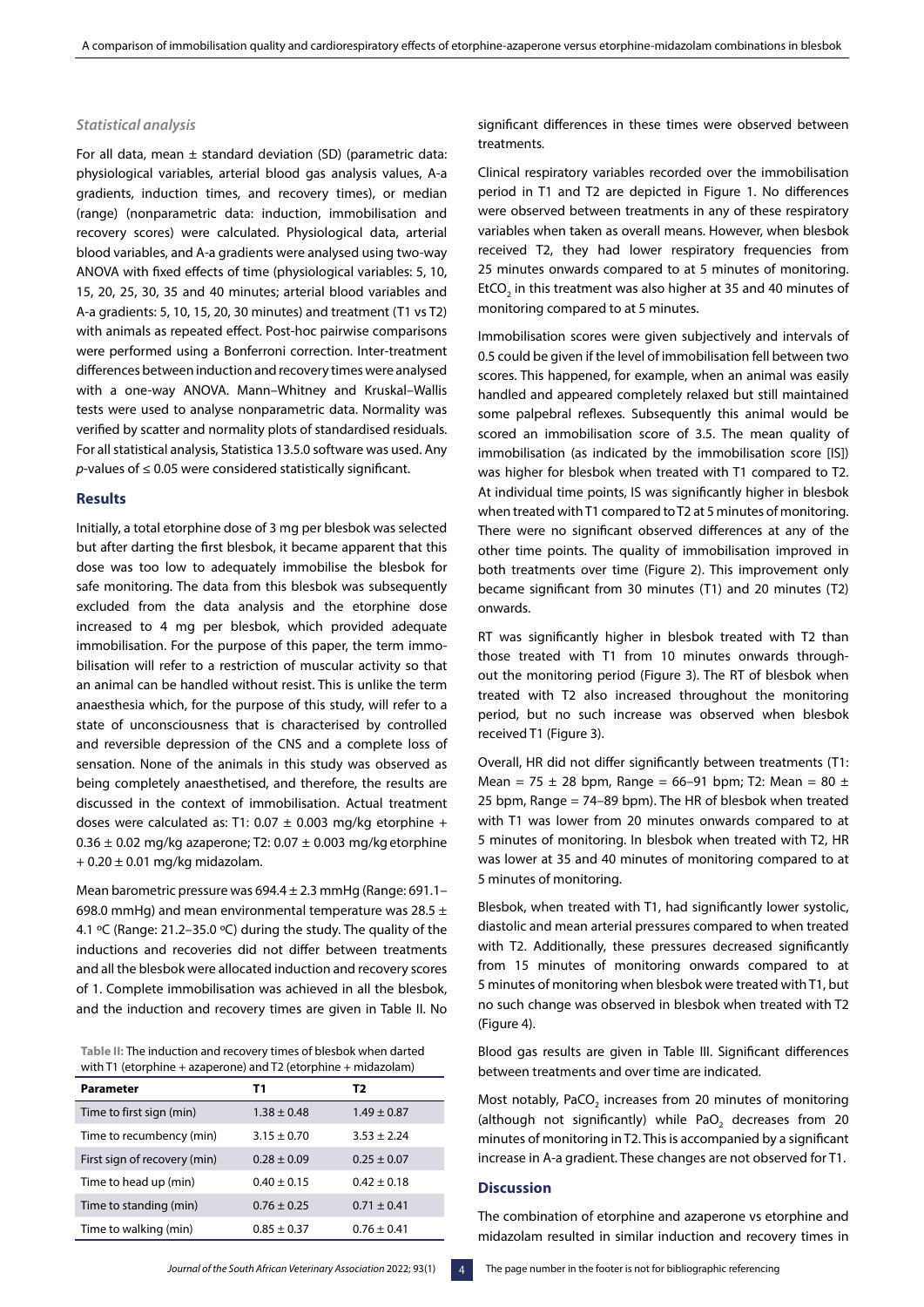

they had lower respiratory frequencies from 25 minutes from 25 minutes on wards compared to at 5 minutes on the

Figure 1: Clinical respiratory variables ( $f_{\rm R}$ , EtCO<sub>2</sub> and SpO<sub>2</sub>) over time in blesbok treated with T1 (etorphine + azaperone) and T2 (etorphine + midazolam) Figure 1: Christal respiratory variables  $(J_R, EICO_2)$  and  $SpO_2$  over time in biesbok trea



**Figure 2:** Changes in immobilisation scores (IS) over time in blesbok treated with T1 **Figure 2:** Changes in immobilisation scores (IS) over time in blesbok treated with T1 (etorphine + azaperone) and T2 (etorphine + midazolam) (etorphine + azaperone) and T2 (etorphine + midazolam)



**Figure 3:** Changes in rectal temperature (RT, ºC) over time in blesbok treated with T1 **Figure 3:** Changes in rectal temperature (RT, ºC) over time in blesbok treated with T1 (etorphine + azaperone) and T2 (etorphine + midazolam) (etorphine + azaperone) and T2 (etorphine + midazolam)

blesbok. Significant differences were, however, found in the quality of immobilisation as well as the physiological response of the blesbok to these drug combinations. The time to recumbency did not differ between the combinations (T1 =  $3.2$  $\pm$  0.7 minutes; T2 = 3.5  $\pm$  2.2 minutes) and was similar to results reported by Pfitzer et al. (2019) when 0.09 mg/kg etorphine was used as the sole %ol drug to immobilise blesbok. It therefore appears that the addition of azaperone or midazolam to etorphine did not influence the time to recumbency. Following etorphine antagonism with naltrexone, blesbok were not ataxic or overtly sedated with either combination. Similar results were observed by Pfitzer et al. (2019) when only etorphine was used. This suggests that the addition of azaperone or midazolam at the doses used here is suitable for chemical immobilisation when animals are to be released back into the field and no residual sedation is desired.

From 20 (T2) and 30 (T1) minutes after recumbency and onwards, immobilisation quality improved in both treatments. This suggests that both midazolam and azaperone started to clinically influence the immobilisation quality around these times. In alpacas, injected intramuscularly (IM) with 0.5 mg/kg midazolam only, sedation started after 15 minutes and peaked at 23 minutes (Aarnes et al. 2013).

Similarly in sheep, time to peak sedation after IM administration of 0.5 mg/kg midazolam was reported as 22.5 minutes (Simon et al. 2017). In blesbok immobilised with a combination of etorphine and azaperone, increased CNS depression was observed at 20 minutes after recumbency (Gaudio et al. 2019). It therefore appears that the effects of both the combination of etorphine/azaperone and etorphine/ midazolam, at the doses used in the current study, on CNS depression only becomes clinically apparent after 20 minutes after recumbency. Their effect is also gradual in onset. Considering the fast onset of immobilisation when etorphine is used on its own (Pfitzer et al. 2019), should an improvement in the quality of immobilisation be required, one might therefore also consider administering azaperone or midazolam intravenously as soon as the animal can be handled.

The differences in RT between the two combinations were statistically and clinically significant. While the RT of blesbok treated with T1 only increased by 0.2 °C and started decreasing within 30 minutes, RT of T2 treated blesbok started rising after immobilisation up until 40 minutes and reached nearly cytotoxic levels of 40.9 °C. In mammals, body temperatures in excess of 41 °C can result in tissue and organ damage and may be fatal above 42 °C (Fajardo 1984; Sjaastad et al. 2016). The positive effect of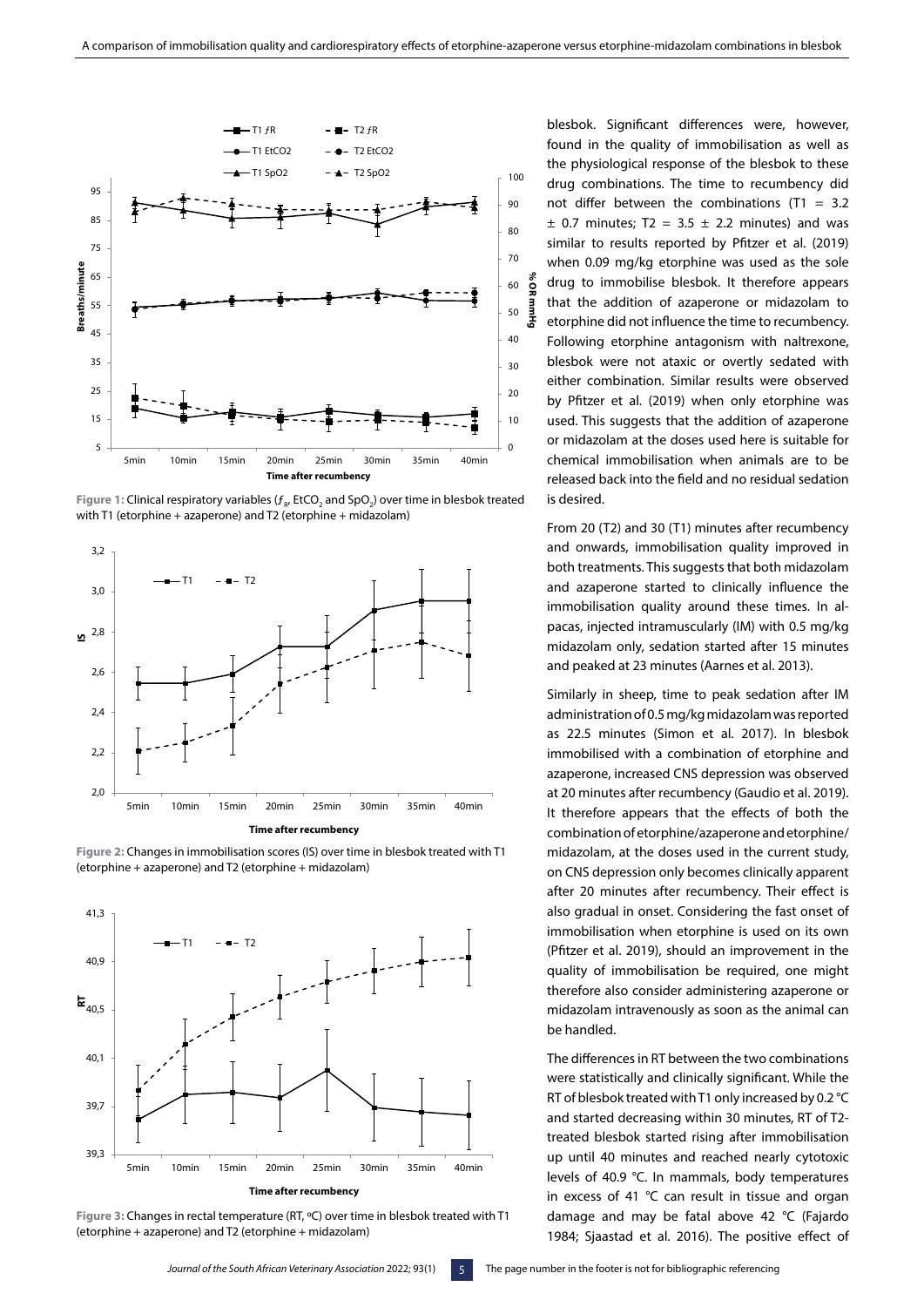

(etorphine + azaperone) and T2 (etorphine + midazolam) **Figure 4:** Changes in blood pressure over time (minutes) in blesbok immobilised with T1

T1 on rectal temperature could be caused by greater heat loss from the peripheral vasodilating effects of azaperone as a result when of its action on peripheral alpha<sub>1</sub>-receptors (Buss et al. 2016; Kock & Burroughs 2012). The addition of azaperone to etorphine  $\frac{11}{100}$ in a dart mixture could therefore have the advantage of allowing in a dart mixture could therefore have the advantage of allowing excessive heat, caused by capture-induced hyperthermia, to be **Table** lost into the environment. Additionally, this may assist in making cooling methods, such as dousing the animal with water, more efficient (Sawicka et al. 2015). Trom the peripheral vasouliating effects of azapero **TOSE INTO THE ENVIROPMENT. AQUITIONALLY, THIS HIDY ASSIST IN MAKING**  $10$  minimum  $10$  and  $1201$   $15$ .

The mean heart rate of conscious blesbok at rest was reported by Du Plessis (2018) as 104 bpm. In the current study, the heart rate of blesbok when treated with T1 varied between 66 and 91 bpm (mean  $= 75$  bbpm) while with T2, heart rate varied between 74 and 89 beats/minute (mean = 80 bpm). With  $b$  between  $74$  and  $69$  beats/minute (mean  $-$  60 bpm). With both treatments, the greatest heart rate was measured at the beginning of immobilisation. Thus, blesbok had lower heart rates, compared to non-immobilised blesbok at rest, throughout the immobilisation regardless of treatment. Low heart rates caused by potent opioids in blesbok have been observed by The mean nearl rate of conscious biesbok at rest was reported to  $\frac{1}{2}$ .

Pfitzer et al. (2019) and Gaudio et al. (2019) and in goats by Heard, Nichols, Buss & Kollias (1996) and have been ascribed to possibly being a reflex to acute opioid-induced hypertension. Prothero (2015) describes a mean MAP of 115 mmHg as normal in most mammals, except for giraffe (*Giraffa camelopardalis*). During both treatments in the current study, blesbok suffered from hypertension at the beginning of immobilisation. However, while elevation of MAP with T1 was only moderate (121.2 ± 9 mmHg) and decreased to normal levels within 10 minutes (116  $\pm$  9 mmHg), MAP with T2 was greater and remained elevated throughout the monitoring period (mean =  $133.8 \pm 15.5$  mmHg). Hypertension in conjunction with opioid treatment of blesbok has also been reported by Pfitzer et al. (2019) and Gaudio et al. (2019). Gaudio et al. (2019) found that the addition of 0.35 mg/kg azaperone to 0.09 mg/ kg etorphine significantly lowered MAP by about 20 mmHg over a 40-minute monitoring period

when compared to treatment with just 0.09 mg/kg etorphine. In pachyderms and equids, opioid-induced hypertension has been well described and the addition of azaperone to an immobilisation mixture is not just used to provide smooth induction and an opioid-sparing effect, but also to counteract severe hypertension (Hattingh, Knox & Raath 1994; Hattingh, Knox, Raath & Keet 1994; Kock & Burroughs 2012). In contrast to the etorphine and azaperone combination, the etorphine and midazolam combination did not have the same pressor effects. While the mean MAP of 134 mmHg induced by T2 may not be considered excessively high, it needs to be considered if other drugs which may also increase blood pressure, such as ketamine or alpha-2 agonists, are to be added to this combination or used as "top-ups" during the immobilisation (Pipkin & Waldron 1983). Furthermore, field capture scenarios that can cause severe stress-induced hypertension, such as darting from a helicopter, may further amplify this hypertension and should be considered when using this combination.

Table III: Blood gas variables (mean ± SD) recorded during immobilisation of blesbok with T1 (etorphine + azaperone) and T2 (etorphine + midazolam)

| <b>Time point</b> |                | рH              | PaCO <sub>2</sub> | PaO <sub>2</sub> | A-a gradient    |
|-------------------|----------------|-----------------|-------------------|------------------|-----------------|
| 5 min             | T <sub>1</sub> | $7.46 \pm 0.04$ | $41.1 \pm 4.9$    | $48.8 \pm 10.1$  | $46.0 \pm 2.6$  |
|                   | T <sub>2</sub> | $7.49 \pm 0.06$ | $37.7 \pm 5.6$    | $54.7 \pm 12.2$  | $43.7 \pm 2.6$  |
|                   | T1             | $7.45 \pm 0.04$ | $42.8 \pm 4.9$    | $45.0 \pm 11.8$  | $48.1 \pm 2.6$  |
| $10 \text{ min}$  | T <sub>2</sub> | $7.49 \pm 0.05$ | $37.1 \pm 4.7$    | $54.3 \pm 10.3$  | $44.7 \pm 2.6$  |
|                   | T1             | $7.45 \pm 0.05$ | $43.9 \pm 6.6$    | $43.8 \pm 13.2$  | $48.1 \pm 2.6$  |
| $15 \text{ min}$  | T <sub>2</sub> | $7.49 \pm 0.05$ | $38.7 \pm 5.0$    | $48.4 \pm 9.4$   | $48.2 \pm 2.6$  |
| 20 min            | T1             | $7.44 \pm 0.05$ | $45.1 \pm 7.6*$   | $41.8 \pm 9.2^*$ | $48.9 \pm 2.6$  |
|                   | T <sub>2</sub> | $7.49 \pm 0.05$ | $37.9 \pm 5.8$    | $46.0 \pm 8.0*$  | $49.7 \pm 2.6*$ |
|                   | T1             | $7.44 \pm 0.04$ | $46.0 \pm 6.3*$   | $45.0 \pm 9.3$   | $44.8 \pm 2.6$  |
| 30 min            | T <sub>2</sub> | $7.49 \pm 0.05$ | $41.2 \pm 6.5$    | $44.3 \pm 9.4*$  | $49.8 \pm 2.6*$ |
|                   | T <sub>1</sub> | $7.45 \pm 0.04$ | $43.7 \pm 6.1$    | $44.8 \pm 10.6$  | $47.3 \pm 8.5$  |
| Overall           | T <sub>2</sub> | $7.49 \pm 0.05$ | $38.8 \pm 5.5$    | $49.7 \pm 10.5$  | $47.5 \pm 9.4$  |

PaO<sub>2</sub> – partial pressure of oxygen, PaCO<sub>2</sub> – partial pressure of carbon dioxide, A-a gradient – alveolar-arterial oxygen partial pressure gradient

Significant inter-treatment differences at the same time point ( $p < 0.05$ ) are highlighted in greyscale

\* Indicates values that are significantly different (*p* < 0.05) from values at 5 minutes.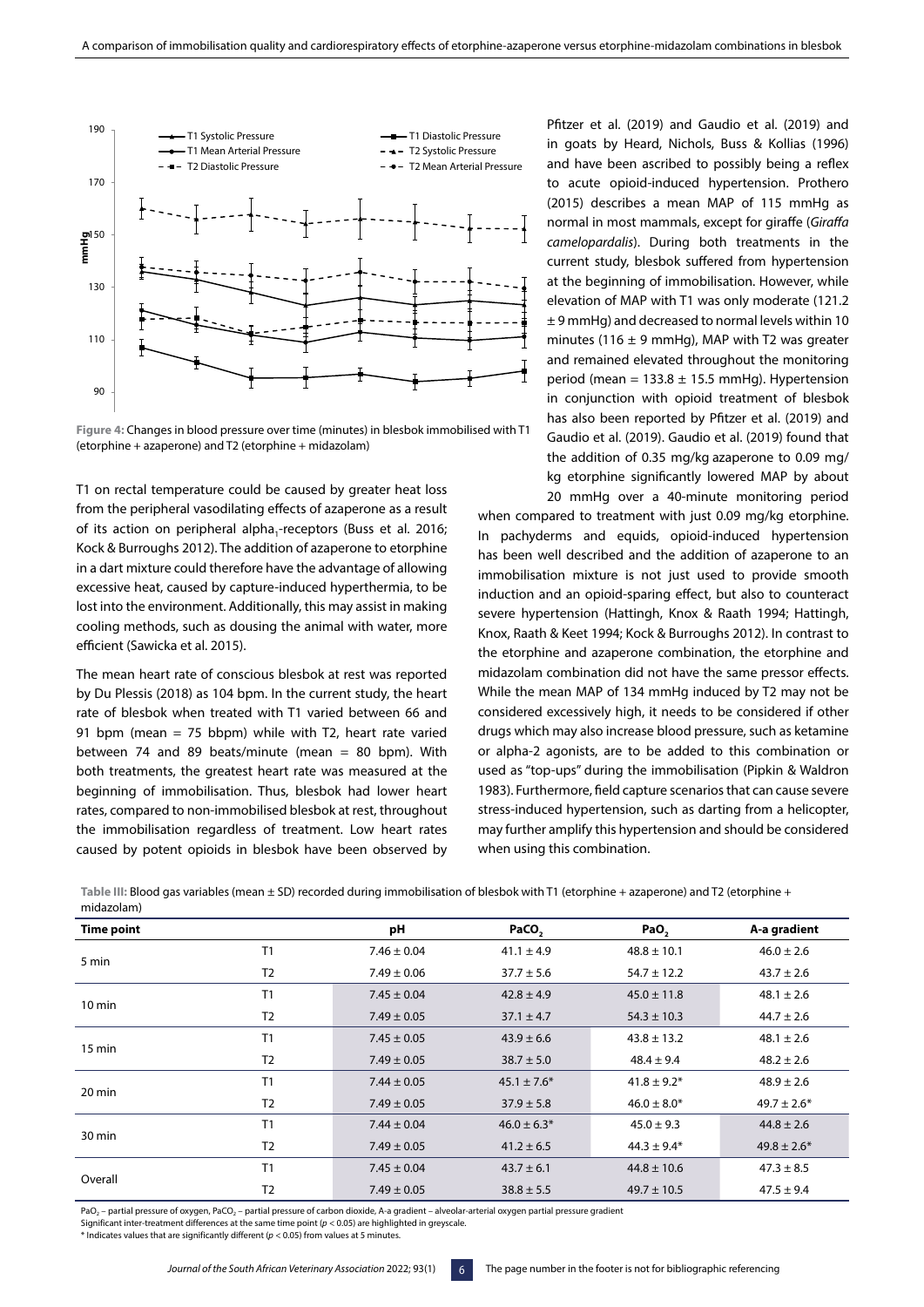The respiratory rate of conscious blesbok lying down to rest has been reported to be 13 breaths/minute while standing blesbok had a respiratory rate of 20 breaths/minute (Du Plessis 2018). Therefore, the overall respiratory rates recorded during immobilisation with both T1 (16.9  $\pm$  7.4 breaths/minute) and T2 (16.2  $\pm$  13.2 breaths/minute) were within physiological range. However, hypoxaemia was pronounced during both treatments, although more severe with T1 (overall mean PaO<sub>2</sub>  $= 44.8 \pm 10.6$  mmHg) than with T2 (overall mean PaO<sub>2</sub> = 49.7 ± 10.5 mmHg). The elevated A-a gradients also indicated that both drug combinations caused impairment of alveolar gas exchange, resulting in an oxygen diffusion deficit. An oxygen diffusion deficit could stem from various drug-induced changes such as pulmonary congestion or oedema, caused by pulmonary hypertension, red blood cells traversing too fast through alveoli capillaries to adequately saturate haemoglobin, shunting as well as ventilation-perfusion mismatching (Meyer et al. 2015). Azaperone on its own is not believed to have significant effects on respiration (Radcliffe, Ferrell & Childs 2012). However, when combined with etorphine, compromised pulmonary gas exchange in blesbok has also been reported by Gaudio et al. (2019). Interestingly, the two treatments exhibited different changes in PaO<sub>2</sub> over time, particularly from 20 minutes of monitoring. While PaCO<sub>2</sub> increased and PaO<sub>2</sub> decreased after 20 minutes with T2, PaO<sub>2</sub> increased with T1 from 20 minutes onwards. Consequently, the highest A-a gradients were recorded during T2 at 30 minutes of monitoring. Respiration rate also decreased over time in the animals that received T2 whereas those that received T1 appeared to have a much more stable respiration rate. When taking into consideration that the quality of immobilisation improved over time with both treatments, it could be that this improvement, especially with T2, may have had detrimental effects on respiration. In humans, midazolam has been associated with respiratory depression. It has been postulated that this is as a result of direct depression of the central respiratory drive as well as simultaneous depression of respiratory muscle efficiency (Gross, Smith & Tranquilli 1993). Similar results have been reported in cats (Gross et al. 1993) and goats (Stegmann 1999). In goats, Stegmann (1999) postulated that the muscle relaxation induced by midazolam may reduce ventilatory muscle function, contributing towards a reduction in tidal volume and an increase in hypoxaemia. The increase in immobilisation quality observed in the current study may, in fact, have been a clinical observation of increased muscle relaxation. Therefore, it stands to reason that this may well have been what contributed to the deterioration of respiratory efficacy, resulting in inadequate oxygen uptake so that an increase in A-a gradient was observed towards the end of the monitoring period with T2. However, to understand how this inadequate oxygen uptake occurred would require an in-depth assessment of the interaction and function of the cardiovascular and pulmonary systems.

Despite the paucity of literature on the use of midazolam in antelope, some doses have been published. In Nile lechwe (*Kobus magaceros)*, 0.31 mg/kg midazolam was used in combination with 0.2 mg/kg butorphanol and 0.2 mg/kg detomidine (Laricchiuta et al. 2012). This combination was effective in immobilising captive healthy lechwes with minimal cardiorespiratory changes. In Nubian ibex (*Capra nubiana*), the combination of 0.13 mg/kg butorphanol, 0.13 mg/kg midazolam, and 0.13 mg/kg medetomidine was reported to be effective for short-term immobilisation. Du Plessis (2018) reported that when given on its own as a sedative after immobilisation, a dose of 0.2 mg/kg midazolam was most effective in sedating blesbok. The author found that doses of 0.6 mg/kg midazolam and higher resulted in the occurrence of extrapyramidal effects and severe ataxia (*personal experience*). Although it may be that the midazolam doses used in the current study were not adequate enough to result in the same immobilisation quality as observed when azaperone was used, it may also be that the combination of etorphine and midazolam is merely not as effective as the combination of etorphine and azaperone. Furthermore, an increased midazolam dose may have increased midazolam's effect on respiration which could have exacerbated opioidinduced respiratory depression.

## *Limitations of this study*

The inclusion of a third treatment of etorphine alone, at the dose used in this study, would have allowed the comparison of the individual effects of azaperone vs midazolam on immobilisation. A more thorough cardiopulmonary assessment would be required to see how both ventilation and gas diffusion/exchange differed between the treatments. Furthermore, measuring metabolism would have also helped to understand the blood gases, and effects of the drugs better. With the lack of research available on the effective dose of midazolam to use in ungulate species, the inclusion of an additional treatment with a higher dose of midazolam could potentially have provided valuable information on what the effect of midazolam is in blesbok and specifically whether a higher dose would result in better immobilisation but possibly worsen respiration.

#### *Recommendations for future research*

Future research could possibly investigate the dose effect of midazolam in combination with potent opioids. The inclusion of a treatment consisting of only a potent opioid would also allow researchers to elucidate on the exact contribution of a specific sedative or tranquiliser to the physiological response of animals to an immobilisation drug combination.

## **Conclusion**

In summary, both treatments resulted in the adequate immobilisation of blesbok with the quality of immobilisation improving over time. The combination of etorphine and midazolam resulted in hyperthermia and more pronounced respiratory compromise towards the end of the monitoring period. The combination of etorphine and azaperone resulted in a subjectively deeper plane of immobilisation, better temperature regulation and less severe systemic hypertension. These latter effects are likely the result of the peripheral alpha<sub>1</sub>-mediated vasodilating effects of azaperone and can be considered a positive outcome, specifically under field conditions where chemical capture techniques can result in stress-induced hyperthermia and hypertension. However, blesbok immobilised with the combination of etorphine and azaperone also suffered from more pronounced hypoxia so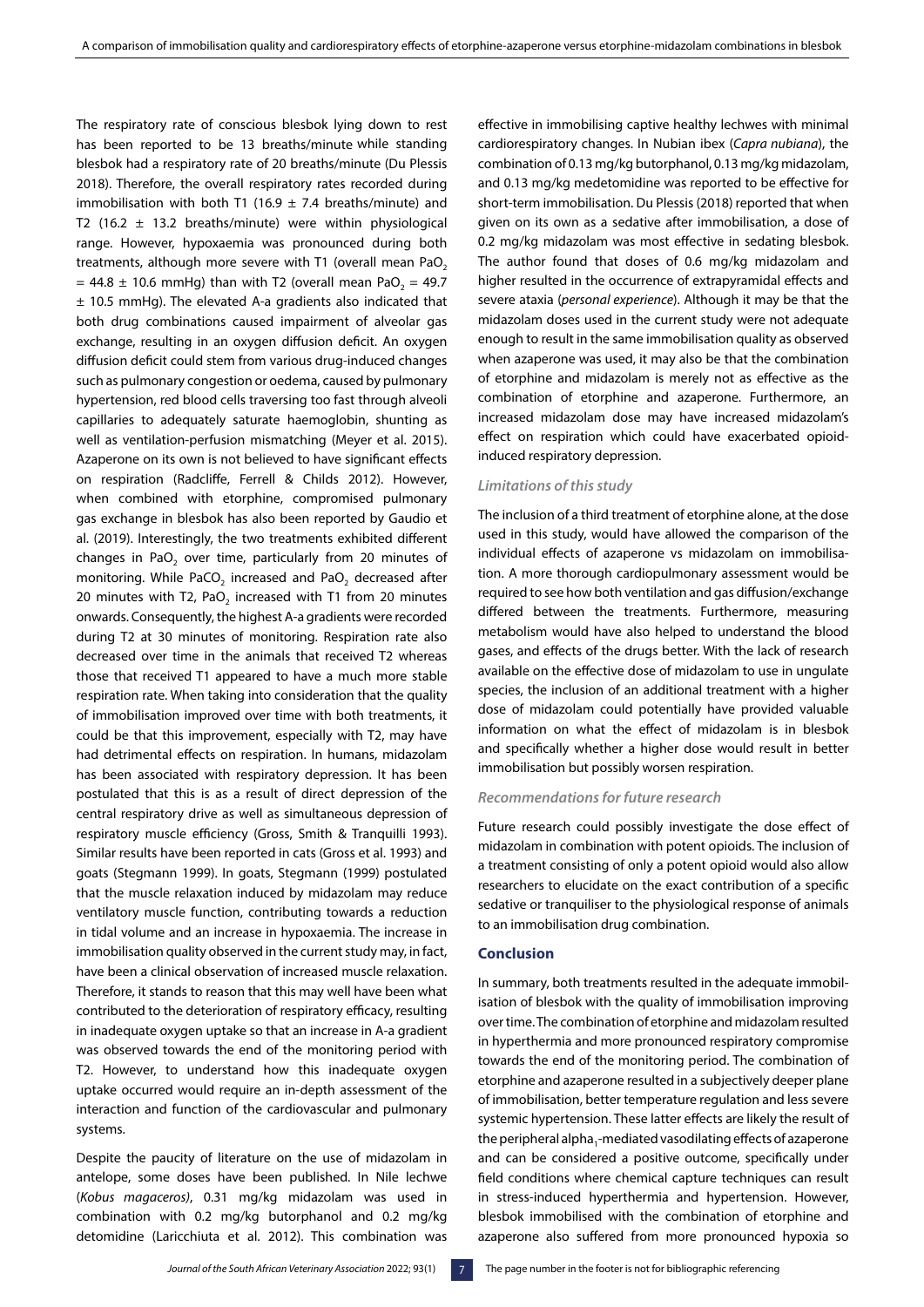that both treatments negatively affected respiration. The choice of combination should therefore be based on how expected capture-induced effects will interact with the drug effects to achieve the optimal physiological stability during immobilisation. Since both combinations produced clinical hypoxaemia, oxygen supplementation is recommended especially if prolonged immobilisation is required.

#### *Acknowledgements*

This research is supported by Wildlife Pharmaceuticals South Africa (Pty) Ltd., and Murdoch University whose financial assistance towards this research is hereby acknowledged.

#### *Conflict of interest*

JP Raath, one of the investigators, has a financial interest in Wildlife Pharmaceuticals Pty Ltd., the company which also supported this project financially. However, we do not believe that this would have inappropriately influenced the analysis or writing of this article.

#### *Funding source*

This work was financially supported by Wildlife Pharmaceuticals (Pty) Ltd. and Murdoch University.

#### *Ethical approval*

The study was approved by the Wildlife Pharmaceuticals Animals Ethics Committee (Approval Number: WPAEC-2018- ZAPDAZBLES-33-B).

#### *ORCID*

LL Laubscher **iD** <https://orcid.org/0000-0002-5982-2653> LCR Meyer **D** <https://orcid.org/0000-0002-5122-2469> M Laurence **b** [https://orcid.org/0000-0003-1215-2848](ttps://orcid.org/0000-0003-1215-2848) S Pfitzer **<https://orcid.org/0000-0001-8119-3999>** 

#### **References**

- Aarnes, T.K., Fry, P.R., Hubbell, J.A.E., et al., 2013, Pharmacokinetics and pharmacodynamics of midazolam after intravenous and intramuscular administration in alpacas, *American Journal of Veterinary Research* 74(2), 294–299. https://doi.org/10.2460/ajvr.74.2.294.
- Adami, C., Wenker, C., 2013, Anaesthesia with medetomidine-ketamine-isoflurane with and without midazolam, in eight captive Chimpanzees (*Pan troglodytes*) premedicated with oral zuclopenthixol, *Schweizer Archiv Für Tierheilkunde* 155(8), 471–476. https://doi.org/10.1024/0036-7281/a000493.
- Ajadi, R.A., Kasali, O.B., Makinde, A.F., et al., 2009, Effects of midazolam on ketaminexylazine anesthesia in guinea fowl (*Numida meleagris galeata*), *Journal of Avian Medicine and Surger*y 23(3), 199–204. https://doi.org/10.1647/2008-036.1.
- Alford, B.T., Burkhart, R.L., Johnson, W.P., 1974, Etorphine and diprenorphine as immobilizing and reversing agents in captive and free-ranging mammals, *Journal of the American Veterinary Medical Association* 167(7), 702–705.
- Amrein, R., Hetzel, W., Gerecke, M., 1988, Clinical pharmacology of Dormicum (midazolam) and Anexate (flumazenil), *Resuscitation* 16, S5–S27. https://doi. org/10.1016/0300-9572(88)90002-0.
- Araghi, M., Azizi, S., Vesal, N., Dalir-Naghade, B., 2016, Evaluation of the sedative Effects of diazepam, midazolam, and xylazine after intranasal administration in juvenile ostriches (*Struthio camelus*), *Journal of Avian Medicine and Surgery*. 30(3), 221–226. https://doi.org/10.1647/2015-110.
- Bertrand, H.G.M.J., Ellen, Y.C., Keefe, S.O., Flecknell, P.A., 2016, Comparison of the effects of ketamine and fentanyl-midazolam-medetomidine for sedation of rhesus macaques (*Macaca mulatta*), *BMC Veterinary Research* 12, 1–9. https://doi. org/10.1186/s12917-016-0721-9.
- Blane, G.F., Boura, A.L., Fitzgerald, A.E., Lister, R.E., 1967, Actions of etorphine hydrochloride, (M99): a potent morphine-like agent, *British Journal of Pharmacology and Chemotherapy* 30(1), 11–22. https://doi. org/10.1111/j.1476-5381.1967.tb02108.x.
- Bothma, J.D.P., 1990, Game ranch management, 2nd ed., Van Schaik Publishers, Pretoria, South Africa.
- Buss, P., Miller, M., Fuller, A., et al., 2016, Cardiovascular effects of etorphine, azaperone, and butorphanol combinations in chemically immobilized captive

white rhinoceros (*Ceratotherium Simum*), *Journal of Zoo and Wildlife Medicine* 47(3), 834–843. https://doi.org/10.1638/2015-0298.1.

- Buss, P., Olea-Popelka, F., Meyer, L., et al., 2015, Evaluation of cardiorespiratory, blood gas, and lactate values during extended immobilization of white rhinoceros (*Ceratotherium simum*), J*ournal of Zoo and Wildlife Medicine* 46(2), 224–233. https://doi.org/10.1638/2014-0089R.1.
- Clarke, K.W., Trim, C.M., Hall, L.W., 2014, Veterinary Anaesthesia, 11th edn, Elsevier Saunders, St. Louis, MO, USA.
- Colburn, A.M.W., Murray, S., Hayek, L.A.C., et al., 2017, Cardiorespiratory effects of dexmedetomidine-butorphanol-midazolam (DBM): A fully reversible anaesthetic protocol in captive and semi-free-ranging cheetahs (*Acinonyx jubatus*), J*ournal of Zoo and Wildlife Medicine* 48(1), 40–47. https://doi.org/10.1638/2016-0042.1.
- Curro, T.G., Okeson, D., Zimmerman, D., et al., 2004, Xylazine-midazolam-ketamine versus medetomidine-midazolam-ketamine anesthesia in captive siberian tigers (*Panthera tigris altaica*), *Journal of Zoo and Wildlife Medicine* 35(3), 320–327. https://doi.org/10.1638/03-049.
- DeRossett, S.E., Holtzman, S.G., 1984, Effects of naloxone, diprenorphine, buprenorphine and etorphine on unpunished and punished food-reinforced responding in the squirrel monkey, J*ournal of Pharmacology and Experimental Therapeutics* 228, 669–675.
- Du Plessis, D., 2018, The potential of midazolam for use as sedative for blesbok (*Damaluscus pygargus phillipsi*), Stellenbosch University.
- Eggers, B., 2016, Evaluation of two different doses of butorphanol- medetomidinemidazolam for anaesthesia in free-ranging versus captive black-footed cats (*Felis nigripes*), University of Pretoria.
- Fahlman, Å., 2008, Advances in wildlife immobilisation and anaesthesia, (Doctoral thesis) Swedish University of Agricultural Sciences, Uppsala.
- Fajardo, L.F., 1984, Pathological effects of hyperthermia in normal tissues, *Cancer Research* 44(10 Suppl), 4826–4835.
- Fresenius Kabi, 2017, Midazolam (IV), Fresenius Kabi, Lake Zurich, IL 60047, Lake Zurich.
- Gaudio, E., Laubscher, L.L., Pfitzerd, S., et al., 2019, Immobilisation quality and cardiopulmonary effects of etorphine alone compared with etorphineazaperone in blesbok (*Damaliscus pygargus phillipsi*), *Veterinary Anaesthesia and Analgesia* 47(4), 528–536. https://doi.org/10.1016/j.vaa.2019.10.012.
- Gross, M.E., 2001, Tranquilizers, α2-adrenergic agonists and related agents, in H.R. Adams (ed.), Veterinary Pharmacology and Therapeutics, 8th edn, pp. 299–342, Iowa State University Press, Ames, Iowa.
- Gross, M.E., Smith, J.A., Tranquilli, W.J., 1993, Cardiorespiratory effects of combined midazolam and butorphanol in isoflurane-anesthetized cats, *Veterinary Surgery* 22(2), 159–162. https://doi.org/10.1111/j.1532-950X.1993.tb01692.x.
- Hampton, J.O., Amos, M., Pople, A., et al., 2020, Minimising mortalities in capturing wildlife: Refinement of helicopter darting of chital deer (*Axis axis*) in Australia, *Wildlife Research* 48(4), 304–313. https://doi.org/10.1071/WR20106.
- Hattingh, J., Knox, C.M., Raath, J.P., 1994, Arterial blood pressure and blood gas composition of white rhinoceroses under etorphine anaesthesia, *South African Journal of Wildlife Research* 24, 12.
- Hattingh, J., Knox, C.M., Raath, J.P., Keet, D.F., 1994, Arterial blood pressure in anaesthetized African elephants, *South African Journal of Wildlife Research*  24(1/2), 15–17.
- Heard, D.J., Nichols, W.W., Buss, D., Kollias, G.V., 1996, Comparative cardiopulmonary effects of intramuscularly administered etorphine and carfentanil in goats, *American Journal of Veterinary Research* 57(1), 87–94.
- Henry, R.J., Ruano, N., Casto, D., Wolf, R.H., 1998, A pharmacokinetic study of midazolam in dogs: nasal drops vs. atomizer administration, *Pediatric Dentistry*  20(5), 321–326.
- Horowitz, I.H., Vaadia, G., Landay, S., et al., 2014, Butorphanol-midazolam combination injection for sedation of great white pelicans (*Pelecanus onocrotalus*), *Israel Journal of Veterinary Medicine* 69(1), 35–39.
- Ishibashi, H., 2016, More effective induction of anesthesia using midazolambutorphanol-ketamine-sevoflurane compared with ketamine-sevoflurane in the common marmoset monkey (*Callithrix jacchus*), *Laboratory Animal Science* 78(2), 317–319. https://doi.org/10.1292/jvms.15-0099.
- Kalema-Zikusoka, G., Horne, W.A., Levine, J., Loomis, M.R., 2003, Comparison of the cardiorespiratory effects of medetomidine-butorphenol-ketamine and medetomidine-butorphenol-midazolam in patas monkeys (*Erythrocebus patas*), *Journal of Zoo and Wildlife Medicine* 34(1), 47–52. https://doi. org/10.1638/1042-7260(2003)34[0047:COTCEO]2.0.CO;2.
- King, R., Lapid, R., Epstein, A., et al., 2008, Field anesthesia of golden jackals (*Canis aureus*) with the use of medetomidine-ketamine or medetomidine-midazolam with atipamezole reversal, *Journal of Zoo and Wildlife Medicine* 39(4), 576–581. https://doi.org/10.1638/2008-0010.1.
- Knox, CM., 1992, Boma-stress in Impala (*Aepyceros melampus melampus*), University of the Witwatersrand.
- Kock, M.D., Burroughs, R.E., 2012, Chemical and physical restraint of wild animals, (M.D. Kock & R. Burroughs, Eds.), 2nd edn, International Wildlife Veterinary Services (Africa), Greyton, South Africa.
- Lafortune, M., Gunkel, C., Velverde, A., et al., 2005, Reversible anesthetic combination using medetomidine-butorphanol-midazolam (MBMZ) in cheetahs (*Acinonyx jubatus*), in *Proceedings of the American Association of Zoo Veterinarians*, p. 270.